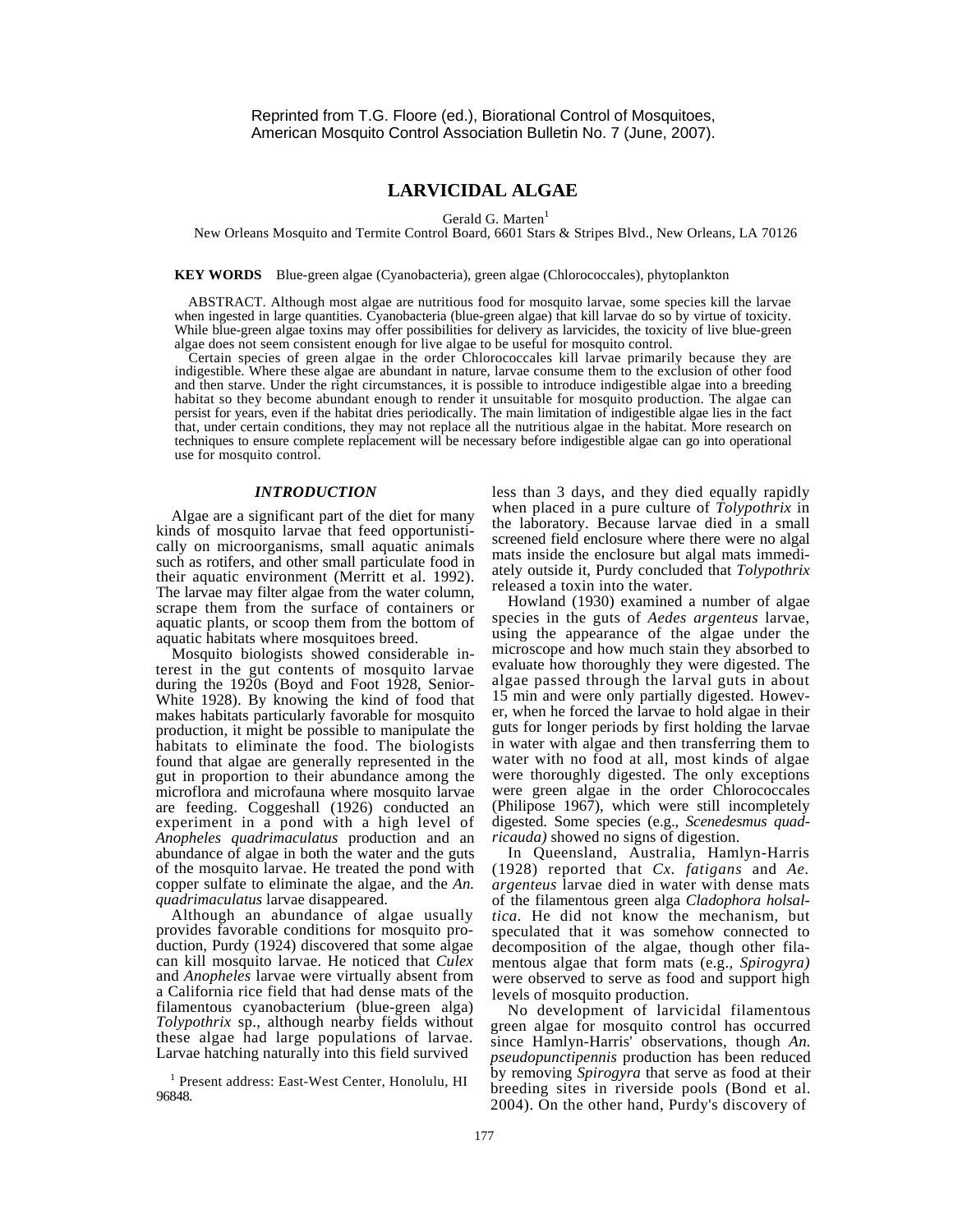toxicity in blue-green algae and Howland's report of indigestibility among green algae in the order Chlorococcales foreshadowed further discoveries along those lines and eventual demonstrations that larvicidal algae can be used for practical mosquito control.

## BLUE-GREEN ALGAE (CYANOBACTERIA)

Thirty years after Purdy discovered Tolypothrix killing mosquito larvae in California rice fields, Gerhardt (1953, 1955, 1956, 1961) surveyed the same fields to explore the matter further. Tolypothrix was no longer present, but mosquito larvae were missing from fields with dense mats of the filamentous blue-green algae Anabaena sp. or Aulisira implexa. When Gerhardt placed A. implexa mats and Cx. tarsalis larvae in a small enclosure in a rice field that did not have these algae and supported normal mosquito production, the larvae quickly died. If he placed larvae in the enclosure when it was covered to exclude sunlight, the larvae survived. He concluded that the larvicidal mechanism was a photometabolite toxic to the larvae.

Anabaena unispora and A. circinalis killed Ae. aegypti larvae in the laboratory and sometimes attained sufficient numbers to kill larvae when introduced to breeding habitats (Griffin 1956). Ilyaletdimova (1976) and Semakov and Sirenko (1985) attributed unusually low populations of mosquito larvae in Russia to high densities of blue-green algae in breeding habitats.

Marten (1986a) conducted a laboratory study assessing the survival of Ae. albopictus and Cx. quinquefasciatus larvae in pure cultures of 17 species of blue-green algae. The following species often (but not always) killed the larvae: Anabaena cylindrica, A. flosaquae, A. sphaerica, Gloeotrichia echinulata, and Plectonema boryanum. A. flosaquae was tested with Cx. tarsalis, An. albimanus, An. freeborni, and An. quadrimaculatus larvae and performed the same as with Ae. albopictus and Cx. quinquefasciatus. The larvicidal mechanism was presumed to be toxicity, because the algae were highly digestible. Larvae were not killed by other species of Anabaena tested. Nor were they killed by species of Chroococcus, Cylindrospermum, Eucapsis, Lyngbya, Microcystis, Nodularia, Nostoc, Oscillatoria, Phormidium, or Spirulina that were tested.

Aedes aegypti larvae died when fed Oscillatoria agardhii and Anabaena circinalis in the laboratory (Kiviranta and Abdel-Hameed 1994, Abdel-Hameed et al. 1994). Saario et al. (1994) killed Ae. aegypti larvae by feeding them strains of Oscillatoria agardhii and Anabaena circinalis known to produce microcystins toxic to vertebrates and invertebrates. Microscopic examination of the dead larvae revealed lesions in their midgut epithelial cells. Larvae survived and manifested no midgut lesions when fed strains of O. agardhii and Anabaena solitaria known not to produce toxic microcystins.

Amonkar (1969) isolated unidentified metabolites from blue-green algae that were toxic to mosquito larvae. A methanol extract of Westielopsis sp. killed Ae. aegypti, An. stephensi, Cx. quinquefasciatus, and Cx. tritaeniorhynchus in the laboratory (Rao et al. 1999). Nassar et al. (1999) observed that an aqueous extract of unspecified blue-green algae killed Cx. pipiens larvae. Adults from the few surviving larvae were deformed and unable to produce viable offspring.

It appears that toxicity is always the mechanism by which blue-green algae kill mosquito larvae. The same kinds of blue-green algae that kill larvae are well known to produce toxic blooms in ponds, killing animals such as fish and cattle (Ingram and Prescott 1954). Although the larvicidal capacity of blue-green algae does not seem consistent enough to make live algae a reliable tool for mosquito control, their toxins may have potential as larvicides.

# GREEN ALGAE

Fifty years passed from the studies of the 1920s until larvicidal green algae were once again the object of investigation. Dhillon and Mulla (1982) observed that larval populations of Cx. quinquefasciatus and Cs. incidens were reduced by 85% in cemetery vases with natural blooms of the green alga C. ellipsoidea. C. ellipsoidea suspensions, as well as supernatant from centrifuging the algae, killed 80% of 1st instar Cx. quinquefasciatus in the laboratory (Dhillon and Mulla 1981). Ether extracts from C. ellipsoidea and the filamentous green alga Rhizoclonium hieroglyphicum behaved like growth hormones, killing Cx. quinquefasciatus, Cs. incidens, and Ae. aegypti larvae in the laboratory (Dhillon et al. 1982).

### INDIGESTIBLE GREEN ALGAE

Marten (1984) observed that Ae. albopictus larvae failed to grow, and died within a week after hatching, when in water containing a dense natural population of Kirchneriella irregularis (Fig. 1). Confirmation that  $K$ . irregularis was in fact responsible and that larvae died because K. irregularis was indigestible came from 3 lines of evidence. First, water that contained  $K$ . irregularis and killed mosquito larvae was transformed to supporting normal larval development when K. irregularis was filtered out of the water but bacteria were not. Second, adding yeast to water with K. *irregularis* transformed the water from killing larvae to supporting normal development. Third, mixing water containing  $K$  irregularis with water containing other kinds of algae that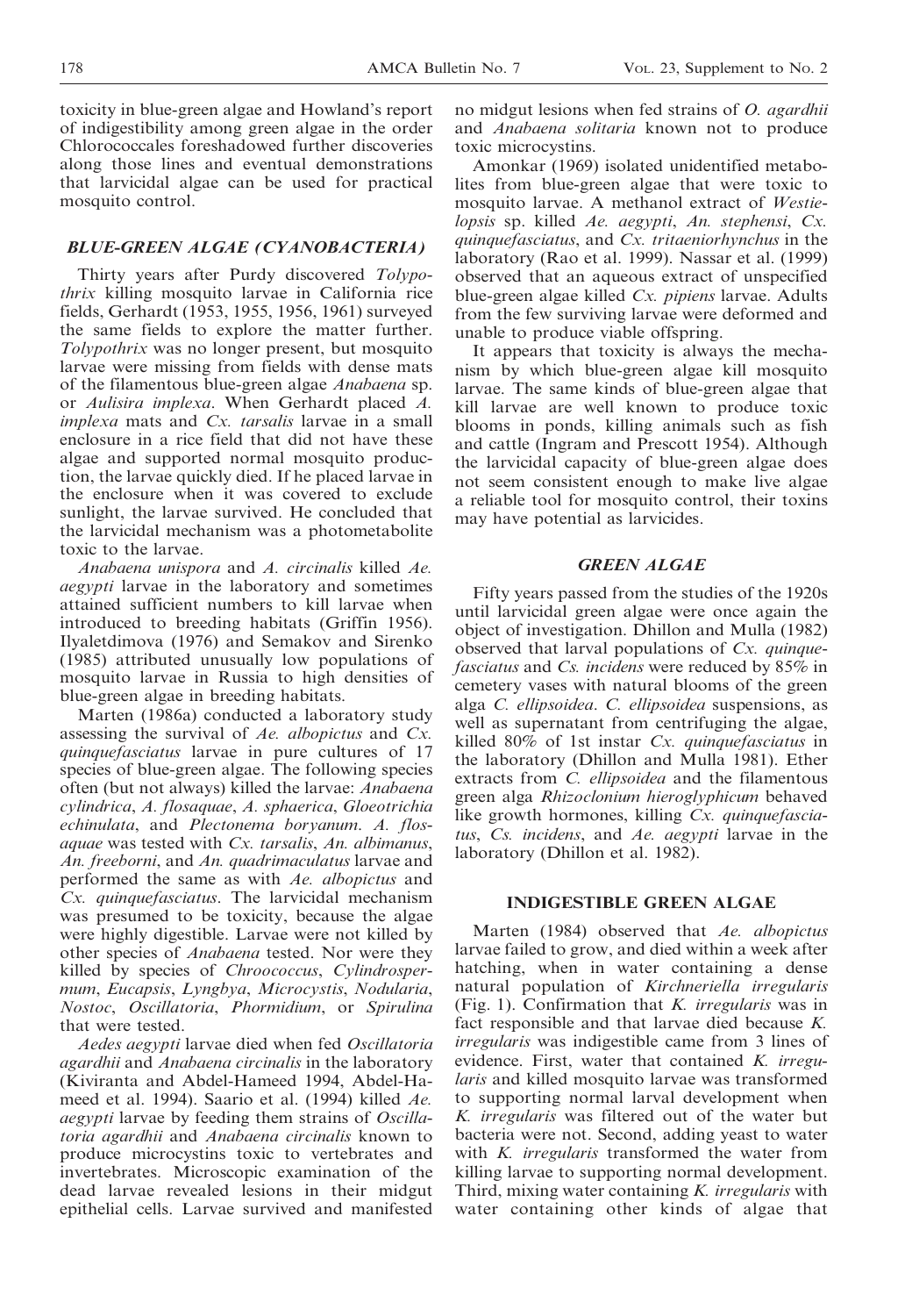

Fig. 1. Kirchneriella irregularis. The horseshoe-shaped algal cells are held together by a gelatinous matrix highlighted in this photo by India ink in the water. Source: Marten (1986b).

supported normal larval development resulted in water that supported normal larval development.

Marten (1986a, 1986b, 1987) assessed larval survival in pure cultures of 92 species of green algae from a broad taxonomic spectrum. The assessment was conducted in both tap water and pond water. Before the pond water was inoculated with each algae species, other species of algae in the water, but not bacteria, were removed by filtration. Ae. albopictus and Cx. quinquefasciatus larvae always died in water containing the following species (all in the order Chlorococcales): Coelastrum reticulatum, Dactylococcus dissociatus, Dictyosphaerium pulchellum, Elakatothrix viridis, Kirchneriella contorta, K. cornuta, K. irregularis, Scenedesmus abundans, S. bijugatus, S. dimorphus, S. dispar, S. longus, S. parisiensis, S. quadricauda, Selenastrum gracile, Tetradesmus cumbricus, and Tetrallantos lagerheimii. Culex quinquefasciatus larvae always died, but Ae. albopictus occasionally survived, in water containing Botryococcus brownii, Franceia amphitricha, Keratococcus bicaudatus, Nephrochlamys rotunda, N. subsolitaria, Nephrocytium alantoideum, and Scotiellopsis oocystiformis. Coelastrum reticulatum, E. viridis, K. irregularis, S. bijugatus, S. quadricauda, and S. gracile were tested with Cx. tarsalis, An. albimanus, An. freeborni, and An. quadrimaculatus, and killed them consistently.

Several other species of Coelastrum, Kirchneriella, and Scenedesmus always killed Cx. quinquefasciatus, but Ae. albopictus occasionally survived, particularly if the algae were in pond water. Cx. quinquefasciatus was more vulnerable to indigestible algae than Ae. albopictus because

Cx. quinquefasciatus fed more or less exclusively on algae in the water column, whereas Ae. albopictus also grazed bacteria from surfaces on the sides and bottom of the containers. Indigestible algae were most effective against Ae. albopictus when the algae were so dense that they coated the surfaces.

Although all the larvicidal green algae in this study were in the order Chlorococcales, some Chlorococcales algae were not larvicidal. Larvae thrived with the tested species of Ankistrodesmus, Pediastrum, Micractinium, Gloenkinia, and Tetraedron. Larvicidal capacity even varied from species to species in the same genus. Whereas many species of Scenedesmus were consistently larvicidal, mosquito larvae developed normally with other species of *Scenedesmus*.

That indigestibility was responsible for the lethal impact of many species of Chlorococcales algae was confirmed by 3 lines of evidence (Marten 1986a). First, the larvae developed normally when yeast was added to the cultures. Second, different algae species tagged with  $C<sup>14</sup>$ tracer were fed to mosquito larvae. The larvae assimilated substantial quantities of C14 from algae on which they grew normally, but  $C<sup>14</sup>$ assimilation was barely detectable from species of algae that killed them. Third, observation of 1st instars with ultraviolet illumination under a microscope revealed that algae supporting normal development fluoresced bright red in the foregut but only faintly in the hindgut, indicating that their chlorophyll had been destroyed by digestive enzymes. Algae that killed mosquito larvae fluoresced brightly in both foregut and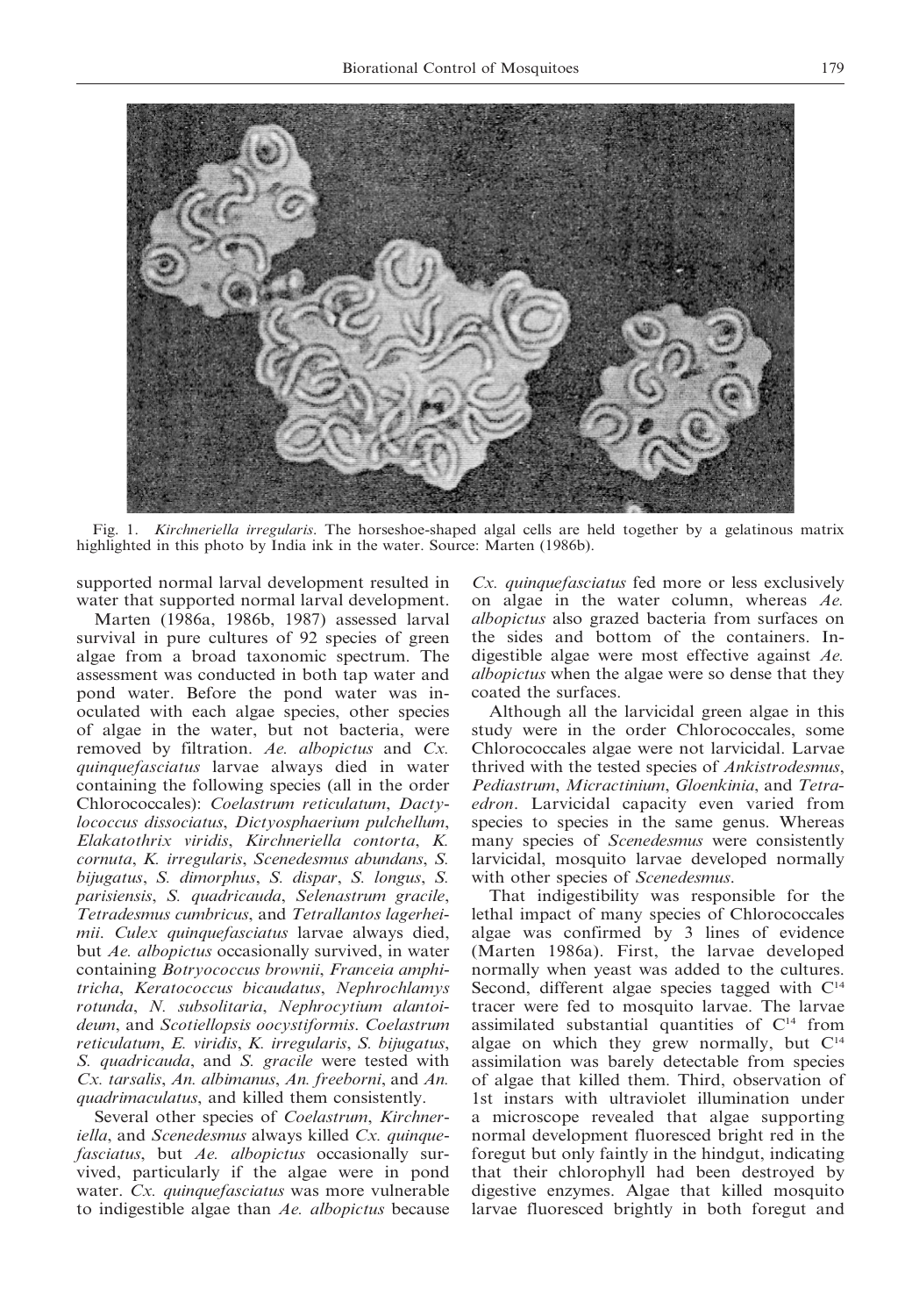

Fig. 2. Four common genera of algae in the order Chlorococcales that include species indigestible to mosquito larvae. Coelastrum, Elakatothrix, and Dictyosphaerium occur in small colonies held together by a gelatinous matrix. Source: Marten (1986b).

hindgut, and they were viable when cultured after passing through the gut.

Ahmad et al. (2001, 2004) assessed concentrations of digestive enzymes in the guts of Ae. aegypti larvae fed indigestible Chlorella (presumably in the *Chlorella vulgaris* species group). The purpose was to examine the hypothesis that the algae were indigestible because they inhibited digestive enzymes. The hypothesis was rejected. Chlorella passed undigested through larval guts despite normal concentrations of enzymes necessary to digest them.

Many indigestible green algae occur in small colonies held together by a gelatinous matrix (Fig. 2). Porter (1973) speculated that the gelatinous covering could make algal cells indigestible by obstructing digestive enzymes. However, some indigestible algae do not have a gelatinous matrix, and some highly digestible algae do have it. Marten (1986a) concluded that the explanation for indigestibility lies in a thin layer of sporopollenin  $(100 \mu m)$  thick) around the outside of the cell wall. Sporopollenin is impervious to all digestive enzymes (Atkinson et al. 1972). Algae with the most complete sporopollenin protection pass through the guts of mosquito larvae without being killed.

## FIELD TRIALS WITH KIRCHNERIELLA IRREGULARIS

The potential of Kirchneriella irregularis for mosquito control was demonstrated by introducing it to pig-farm waste water in small artificial ponds (Marten 1986a). The water previously contained an abundance of other algae species and supported normal development of Cx. quinquefasciatus larvae. K. irregularis replaced the other algae within a month in 30% of the replicates. Larvae were not able to survive after this happened. The success rate for replacing other algae with  $K$ . *irregularis* increased to 70% when an algae-grazing cladoceran (Daphnia sp.) was introduced at the same time as *K*. *irregularis*. Because Daphnia digested the original algae, but not K. irregularis, Daphnia grazing provided a competitive advantage for K. irregularis over the other algae, enabling  $K$ . *irregularis* to permanently replace them.

# FIELD TRIALS WITH CHLORELLA PROTOTHECOIDES

Dense natural populations of Kirchneriella sp. or Chlorella protothecoides (also known as Palmellococcus protothecoides) (Fig. 3) were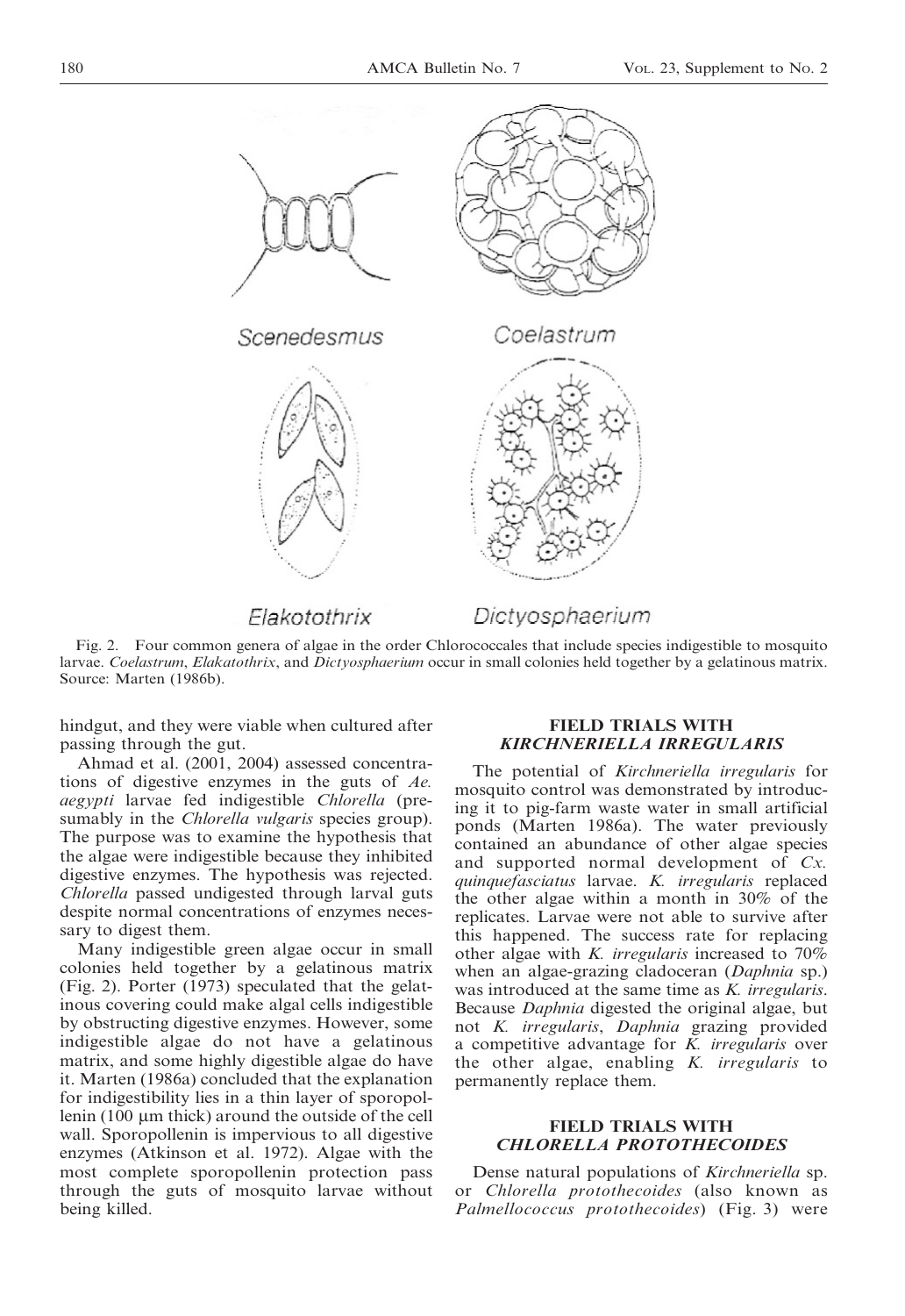

Fig. 3. Chlorella protothecoides. Source: Algae Resources Data Base (http://shigen.lab.nig.ac.jp/algae/images/ strainsimage/nies-0629.jpg).

occasionally observed in rainwater that collected in discarded tires in New Orleans. The number of mosquito larvae in tires with Kirchneriella or C. protothecoides was very low, and pupae were nearly absent (Marten [NOMCB] June 1991 p 10–11). In the laboratory, Ae. aegypti larvae never survived when placed in water from tires containing dense populations of Kirchneriella or C. protothecoides. The larvae usually died in the 1<sup>st</sup> instar. Larvae in water with Kirchneriella grew slowly, sometimes surviving as far as the 4<sup>th</sup> instar but never emerging as adults. Larvae developed normally when yeast was added to water with Kirchneriella, confirming that it killed the larvae because of indigestibility. The same usually happened with C. protothecoides, but sometimes larvae died when yeast was added to water, suggesting that toxicity could possibly have been involved along with indigestibility. Avissar et al. (1994) confirmed the indigestibility of C. protothecoides with radiotracer experiments in which Cx. pipiens larvae assimilated no  $C<sup>14</sup>$  from C. protothecoides that they ingested.

Chlorella protothecoides from a pure culture was introduced to the water in several hundred discarded tires at the edge of a woodlot in New Orleans (Marten [NOMCB] April 1992 p 7–9). The environment varied from open and sunny to semi-shaded by large oak trees. All untreated control tires at the site contained natural popula-

tions of Ae. albopictus larvae that developed normally. Chlorella protothecoides established dense populations, to the exclusion of all other algae, in tires whose water had no algae or a moderate algae population at the time of C. protothecoides introduction. Aedes albopictus production was completely suppressed in all those tires (Marten [NOMCB] July 1992 p 8–10). In tires that had natural populations of digestible algae species dense enough to color the water deep green at the time of C. protothecoides introduction, C. protothecoides usually established a dense population as a mixture with some of the other species. In some of those tires, C. protothecoides dominated the mixture and reduced or eliminated Ae. albopictus production. In other tires C. protothecoides did not dominate, and Ae. albopictus was not suppressed.

Though the water in tires where C. protothecoides successfully eliminated mosquito production sometimes dried out for several weeks, a dense population of the algae reappeared within days after the tire again filled with water. Larval suppression continued. When the copepod Mesocyclops longisetus (Marten et al. 1994) was introduced into some of the tires with dense C. protothecoides populations, the result was control from both algae and copepods. The copepods maintained populations large enough (typically 25–50 copepods per tire) to eat all the larvae,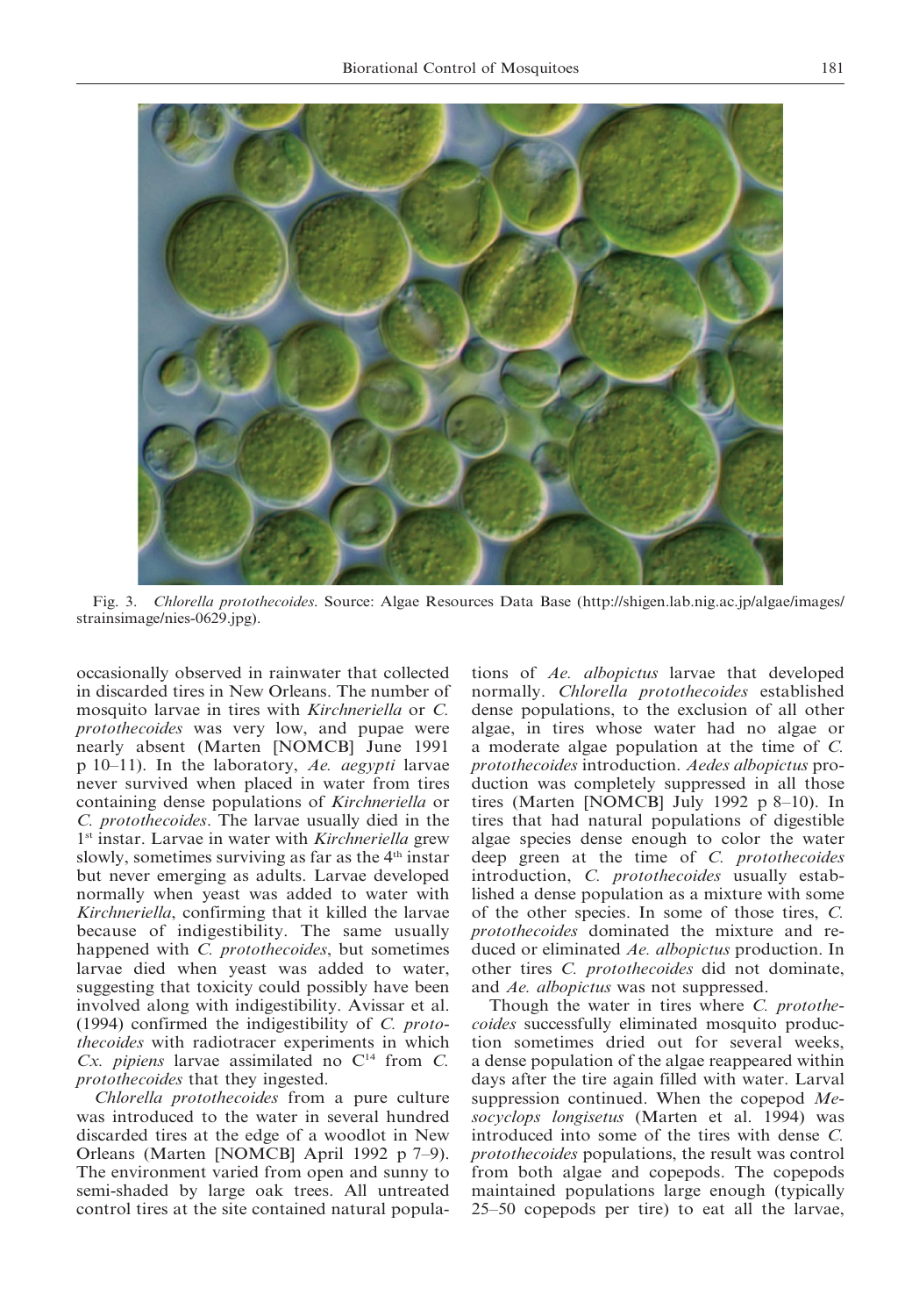although copepod populations in tires with C. protothecoides were somewhat lower than the populations in tires without C. protothecoides.

Almost all the tires that acquired dense populations of *C. protothecoides* soon after introduction still had dense populations of C. protothecoides when they were inspected 2 years later (Marten [NOMCB] April 1994 p 6–7, August 1994 p 14, October 1994 p 7). Chlorella protothecoides was still suppressing mosquito production in most of the tires. Production was completely suppressed or greatly reduced in tires where *C. protothecoides* constituted more than 90% of all the algae. Aedes albopictus production was normal when the C. protothecoides percentage was less than 70%.

#### **CONCLUSIONS**

The following conclusions can be drawn from the laboratory and field studies reviewed above:

- Some species of blue-green algae kill mosquito larvae because of toxicity. The toxicity does not appear consistent enough to be of use for mosquito control. Blue-green algae toxins may have potential for use as insecticides.
- Many species of green algae in the order Chlorococcales are resistant to digestion by mosquito larvae. Some are completely indigestible.
- N Mosquito larvae are unable to complete their development if indigestible algae are numerous enough in the aquatic habitat to prevent the larvae ingesting enough other food to satisfy their nutritional needs. This sometimes happens in nature.
- Indigestible algae can achieve the necessary abundance to eliminate mosquito production when introduced to confined breeding habitats such as tires or ponds. They continue to suppress mosquito production for years, even if the habitat dries out periodically.
- If digestible algae are numerous at the time of indigestible algae introduction, the result can be a mixture of digestible and indigestible algae that does not completely suppress mosquito production.
- Introduction of an herbivore that feeds on digestible algae, at the same time indigestible algae are introduced, can facilitate the replacement of digestible algae by the indigestible algae.

So far, no larvicidal algae have been put into operational use for mosquito control. Further research and development will be necessary before their use is sufficiently reliable. The key improvement will be a method to ensure that larvicidal algae replace other algae in the aquatic habitat as completely as possible. One possibility is chemical treatment of the habitat to

eliminate other algae before introducing larvicidal algae. For indigestible algae, simultaneous introduction of a herbivore that grazes on the digestible algae is a possibility that has already been demonstrated.

#### **REFERENCES**

- Abdel-Hameed A, Kiviranta J, Sivonec K, Nienela S, Carlberg G. 1994. Algae in mosquito breeding sites and the effectiveness of the mosquito larvicide Bacillus thuringiensis H14. World J Microbiol Biotech 8:151–159.
- Ahmad R, Chu WL, Lee HL, Phang SM. 2001. Effect of four chlorophytes on larval survival, development and adult body size of the mosquito Aedes aegypti. J Appl Phycol 13:369–374.
- Ahmad R, Chu WL, Ismail Z, Lee HL, Phang SM. 2004. Effect of ten chlorophytes on larval survival, development and adult body size of the mosquito Aedes aegypti. SE Asian J Trop Med Pub Health 35:79–87.
- Amonkar SV. 1969. Fresh water algae and their metabolites as a means of biological control of mosquitoes. Ph.D. dissertation, Univ. California, Riverside. 102 p.
- Atkinson A, Gunning B, John P. 1972. Sporopollenin in the cell wall of Chlorella and other algae: ultrastructure, chemistry, and incorporation of 14C-acetate, studied in synchronous cultures. Planta (Berlin) 107:1–32.
- Avissar YJ, Margalit J, Spielman A. 1994. Incorporation of body components of diverse microorganisms by larval mosquitoes. J Am Mosq Control Assoc 10:45–50.
- Bond JG, Rojas JC, Arredondo-Jiménez JI, Quiroz-Martínez H, Valle J, Williams T. 2004. Population control of the malaria vector Anopheles pseudopunctipennis by habitat manipulation. Proc R Soc Lond B Biol Sci 271:2161–2169.
- Boyd M, Foot H. 1928. Studies on the bionomics of American anophelines. The alimentation of anopheline larvae in relaton to their distribution in nature. J Preventive Med 2:219–242.
- Coggeshall L. 1926. Relationship of plankton to anopheline larvae. Am J Hygiene 6:556-596.
- Dhillon MS, Mulla MS. 1981. Biological activity of the green algae Chlorella ellipsoidea against the immature mosquitoes. Mosq News 41:368–372.
- Dhillon MS, Mulla MS. 1982. Impact of the green alga Chlorella ellipsoidea on the development and survival of mosquitoes breeding in cemetery vases. Envir Entomol 11:292–296.
- Dhillon MS, Mulla MS, Hwang Y. 1982. Biocidal activity of algal toxins against immature mosquitoes. J Chem Ecol 8:557–566.
- Gerhardt RW. 1953. Blue-green algae a possible antimosquito measure for rice fields. Proc Calif Mosquito Assn 22:50–53.
- Gerhardt RW. 1955. Further studies on blue-green algae – a possible anti-mosquito measure for rice fields. Proc Calif Mosquito Assoc 23:120–123.
- Gerhardt RW. 1956. Present knowledge concerning the relationship of blue-green algae and mosquitoes in California rice fields. Proc Calif Mosquito Assoc 22: 50–53.